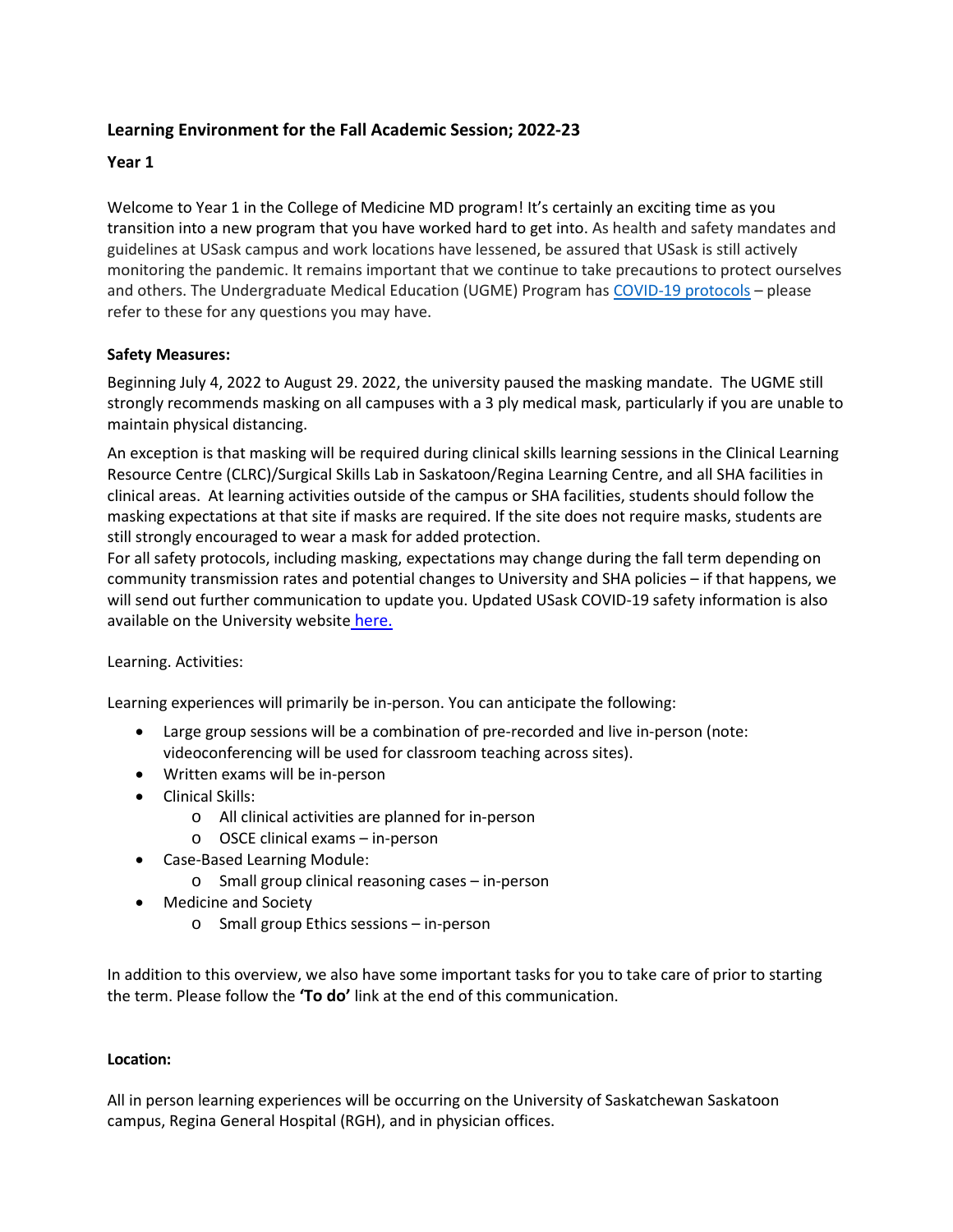### Reminder:

Information on inter-provincial and international travel regulations can be found here.

### **Study Space**

Regina – The RGH library is available to students 24 hours/day. A bookable study room is available. The Regina Learning Centre also has bookable study space for students.

Saskatoon- See library hours for ongoing updates.

Study space is typically available in the Health Science Building, room 1B11 Monday – Friday 5:3O – 11:00 pm and on weekends all day. The schedule will be posted in One45.

### **Saskatoon & Regina Campus Tours Available**

Saskatoon Campus – the Health Science Building/Locker Tour Regina Campus – RGH; the Learning Centre, the additional meeting rooms, the Sim Centre, and the auditorium

### **Learning Management Tools:**

#### **Canvas:**

Each course will have a Canvas website and we use it for things like delivery of quizzes, assignment submissions, access to live Zoom sessions, and access to lecture recordings, among other things.

#### **One45:**

One45 is the curriculum management tool that contains such things as: individual student schedules, specific course information, session notes, handouts, links to recorded lectures, exam results, clinical rotations, to do lists (due dates, evaluations of preceptors, evaluations from preceptors on small group sessions), and elective schedules, with formative and final assessments

Within One45, all lectures will be coded informing students of status of the lecture (e.g., mandatory, recorded, pre-recorded, in-person or Zoom delivery, small group session with size of group included).

### **Syllabus**:

All syllabi are posted on the UGME website. **Please note:** The syllabi for 2021-22 Academic Year have not yet been posted. They will be available in the coming weeks along with the Student Information Guide below.

### **Student Information Guide**:

This guide introduces many policies and procedures that will guide you during the Pre-Clerkship portion of your studies.

*These documents (syllabus and Student Information Guide) are typically finalized and posted 1 week prior to courses beginning.*